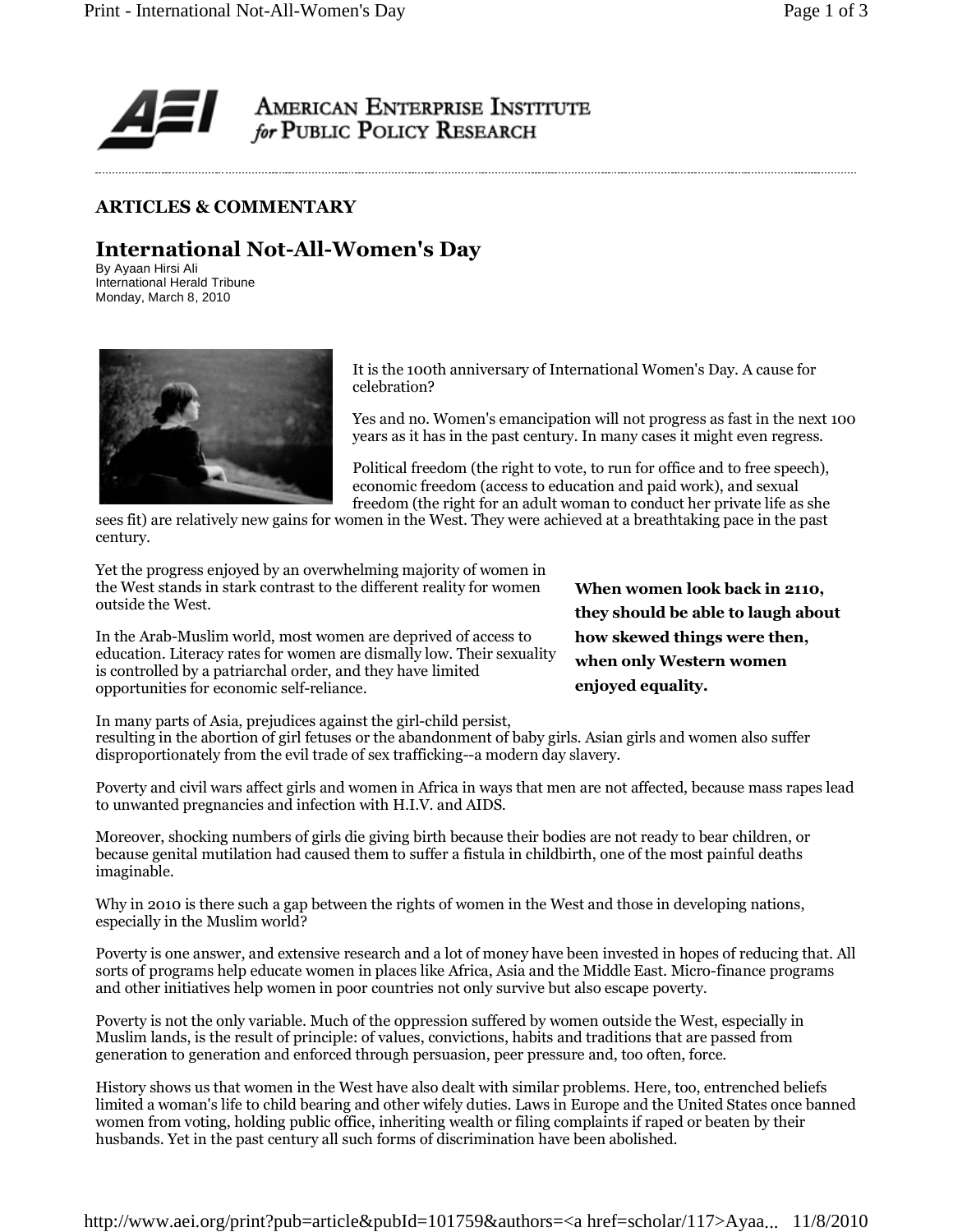Aside from the obvious differences between rich and poor countries, how can we explain the persistently inferior position of women outside the West? After decolonization, countries became independent and free to fly their flags and pursue their own path to nationhood. Why didn't women share in this freedom?

There are two interrelated reasons.

The first is a shift from the idea of universal human rights to cultural or relative rights. Former colonies wanted to define themselves against the West and revive their "authentic" cultures, which was generally bad news for women.

Second is the decline of Western power relative to non-Western civilizations, especially Islam. The end of empire meant that colonial powers ceased to enforce human rights, notably women's rights. We often forget that British officials in India campaigned against widow-burning and female infanticide.

A recent incident illustrates my point.

In January, a Saudi father, whose name has not been released, sold his 12-year-old daughter to his 80-year old cousin for the equivalent of \$22,600. The elderly man, who lives in the city of Buraidah, was denounced by human rights activists for raping the child. The girl screamed in protest and resisted the old man's advances. She ended up in a hospital, bleeding. Her new husband had apparently already married three other young girls.

As a sovereign nation, Saudi Arabia simply states that such situations must be seen in perspective. Saudi Arabia signed and ratified the Convention on the Rights of the Child, which defines a child as any person under the age of 18. It also signed and ratified Article 16.2 of the Convention on the Elimination of All Forms of Discrimination against Women, which states that "The marriage of a child shall have no legal effect, and all necessary action, including legislation, shall be taken to specify a minimum age for marriage and to make the registration of marriages in an official registry compulsory."

But Saudi Arabia did so with the stated reservation that "In case of contradiction between any term of the Convention and the norms of Islamic law, the Kingdom is not under obligation to observe the contradictory terms of the Convention."

Other countries have tried to wiggle out of human rights agreements, and especially the protection of the rights of women. More and more nations and communities assert their "cultural rights" and have revived old religious and ethnic principles for regulating communal affairs.

This trend means a rejection of individualization and the dismissal of universal human rights as Western imperialist norms. Meanwhile, the rise in the West of movements that "celebrate" cultural diversity has provided old misogynistic traditions with the legitimacy they need.

Many left-leaning thinkers focus only on socioeconomic variables to explain the terrible plight of most non-Western women.

But all these factors--the decline of Western power, the rise of cultural relativism within the West, the one-sided preoccupation with socioeconomic issues and the revival of old ethnic and religious identities--combine to make the emancipation of women outside the West extremely difficult.

Western women once faced some of these challenges some of the time. But not all of them combined, as do most non-Western women, and especially those women born into Islam.

For these reasons, the next 100 years will not be as thrilling for women as the last 100 years. For women outside the West to achieve the same progress as Western women have achieved, we need to identify the principles underlying those ethnic and religious traditions that so many today aspire to revive and or preserve.

Feminists need to be wary of the celebration of "cultural diversity" unless they want to inadvertently celebrate polygamy, child-marriage, marital rape, honor killings, wife beating, selective abortion of female fetuses and other traditions that are now legitimized in the name of culture.

Those who are passionate egalitarians need to broaden their agenda from social and economic issues and find the courage to identify the cultural factors that often cause all sorts of poverty--not just material poverty but also intellectual poverty, cultural poverty and moral poverty.